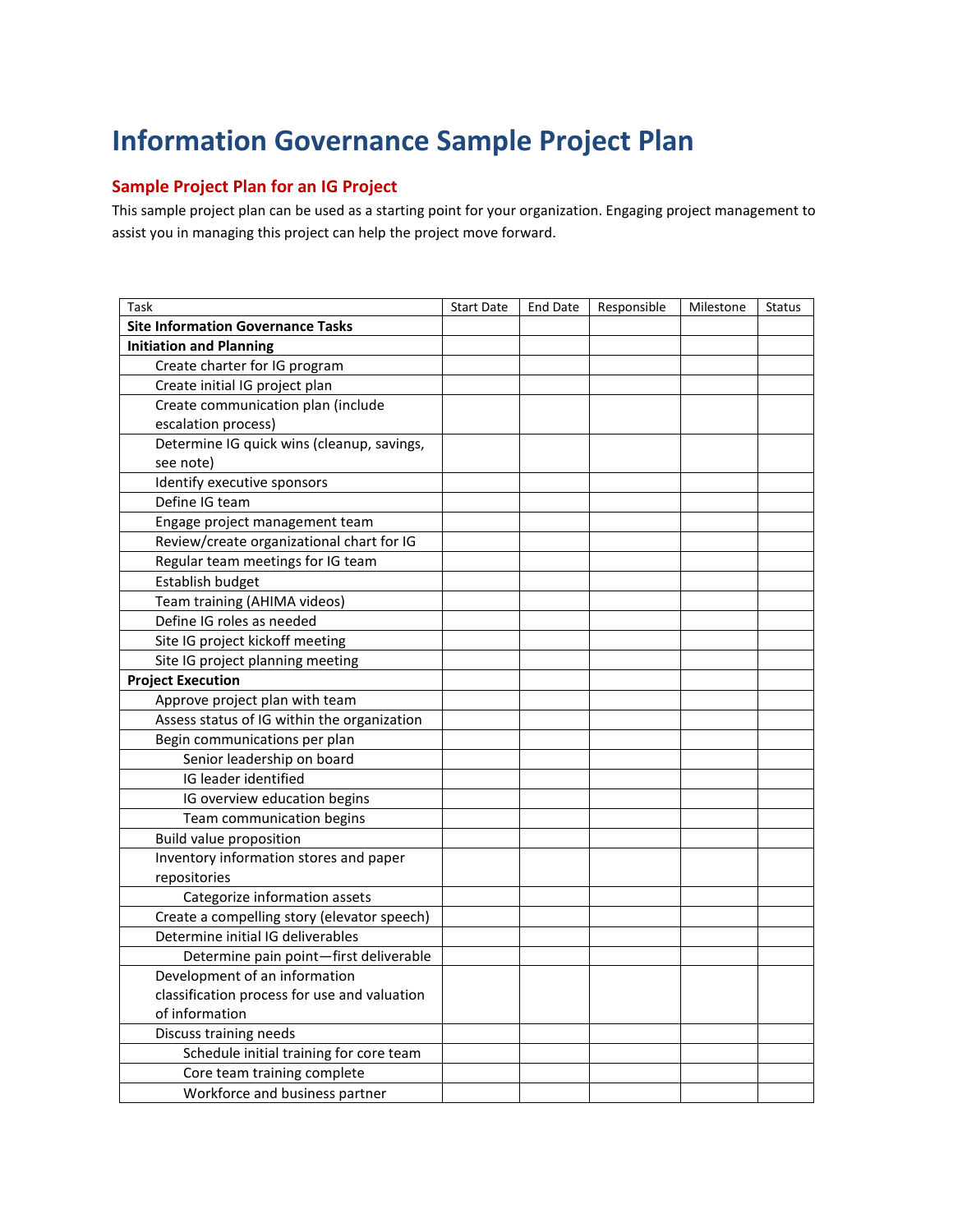| education begins (IG practices and           |  |  |  |
|----------------------------------------------|--|--|--|
| principles)                                  |  |  |  |
| Inventory policies and procedures to be      |  |  |  |
| included in IG program                       |  |  |  |
| Begin P&P review                             |  |  |  |
| Schedule P&P updates                         |  |  |  |
| Inventory reports                            |  |  |  |
| Map data flows/information flows             |  |  |  |
| Review current workflows                     |  |  |  |
| Develop new workflows as needed              |  |  |  |
| Review job descriptions/role descriptions    |  |  |  |
| Schedule update of job/roles if needed       |  |  |  |
| Establish protocols to correct errors in the |  |  |  |
| EHR, PHR, legacy systems, all information    |  |  |  |
| systems                                      |  |  |  |
| Begin work on IG compliance/monitoring       |  |  |  |
| program (to extent possible)                 |  |  |  |
| <b>Project Monitoring</b>                    |  |  |  |
| Publish project status report                |  |  |  |
| Status meetings and notes                    |  |  |  |
| <b>Project Closure</b>                       |  |  |  |

# **Initiation Phase**

During initiation you will be setting up the framework for the program. Charter, communications plan, defining the team, and the other initiation steps outline the way the program is organized and how it will be run.

#### **Planning Phase**

The planning phase is a rigorous period when you will develop the project plan. First you will create a preliminary scope statement, which is important for evaluating and ad hoc work prioritizing requests. Project plans for information governance will be iterative. The team will define periods for planning and then adjust as the project moves forward.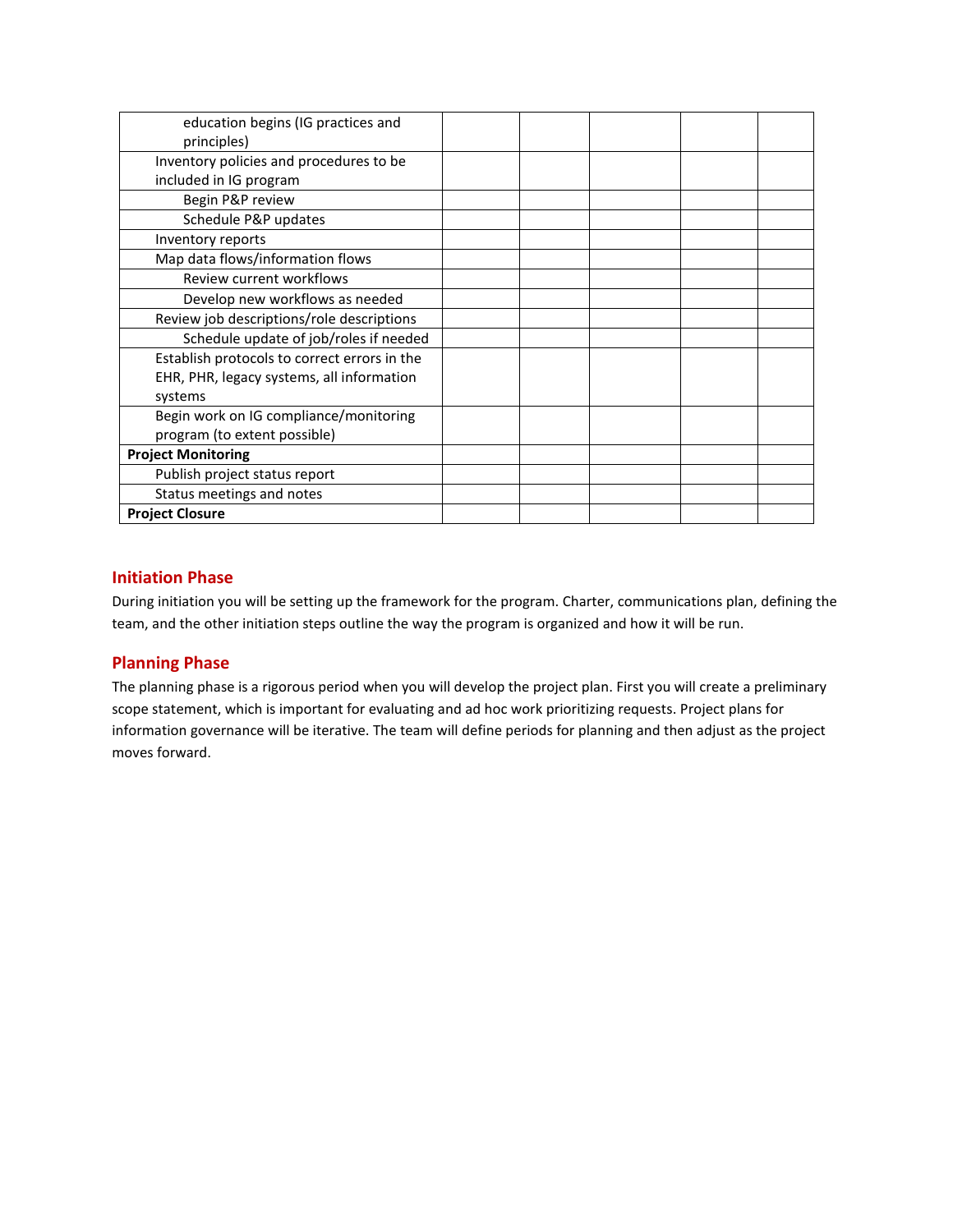|     |                                 |                             | File Edit View Insert Format Data Tools Help |       |         |                 |            |              | All changes saved in Drive |         |              |          |   |            |              |       |         |              |                        |                                                                                                                                                                                                                                                                                                                                                                                                                                                             |              |                |                       |              |          |     |           |    |            |    |    |            |      |    |                                                                                                                                                                |  |
|-----|---------------------------------|-----------------------------|----------------------------------------------|-------|---------|-----------------|------------|--------------|----------------------------|---------|--------------|----------|---|------------|--------------|-------|---------|--------------|------------------------|-------------------------------------------------------------------------------------------------------------------------------------------------------------------------------------------------------------------------------------------------------------------------------------------------------------------------------------------------------------------------------------------------------------------------------------------------------------|--------------|----------------|-----------------------|--------------|----------|-----|-----------|----|------------|----|----|------------|------|----|----------------------------------------------------------------------------------------------------------------------------------------------------------------|--|
| e   |                                 | Ŧ.<br>$\sim$                | $$ % 123 -$                                  |       | Verdana |                 | 8          |              | в                          | $I - 5$ |              | $A -$    |   |            |              |       |         |              |                        | $\frac{1}{2}\Phi_{\mathcal{B}}\cdot\text{H}\cdot\text{H}\cdot\text{H}\cdot\text{H}=\frac{1}{2}\cdot\frac{1}{2}\cdot\frac{1}{2}\cdot\frac{1}{2}\cdot\frac{1}{2}\cdot\frac{1}{2}\cdot\frac{1}{2}\cdot\frac{1}{2}\cdot\frac{1}{2}\cdot\frac{1}{2}\cdot\frac{1}{2}\cdot\frac{1}{2}\cdot\frac{1}{2}\cdot\frac{1}{2}\cdot\frac{1}{2}\cdot\frac{1}{2}\cdot\frac{1}{2}\cdot\frac{1}{2}\cdot\frac{1}{2}\cdot\frac{1}{2}\cdot\frac{1}{2}\cdot\frac{1}{2}\cdot\frac{1$ |              |                |                       |              |          |     |           |    |            |    |    |            |      |    |                                                                                                                                                                |  |
| A B |                                 | $\mathbf{C}$                |                                              | D     |         | E               | F          | $\mathbf{G}$ | H                          | п.      | $\mathbf{J}$ | $\kappa$ | M | N          | $\circ$      | P     | $\circ$ | $\mathbb{R}$ | <sub>S</sub>           | $\cup$                                                                                                                                                                                                                                                                                                                                                                                                                                                      | $\mathbf{v}$ | W              |                       | AA           | AB       | AC. | <b>AD</b> | AE | AF         | AG | AH | $\Delta I$ | AJ.  | AK | AL AM A                                                                                                                                                        |  |
|     |                                 |                             | <b>Project Name - Timeline</b>               |       |         |                 |            |              |                            |         |              |          |   |            |              |       |         |              | 2008                   |                                                                                                                                                                                                                                                                                                                                                                                                                                                             |              |                |                       |              |          |     |           |    |            |    |    |            | 2009 |    |                                                                                                                                                                |  |
|     | <b>Deliverables</b>             |                             |                                              | Owner |         | <b>Duration</b> | <b>JUL</b> |              |                            |         | <b>AUG</b>   |          |   | <b>SEP</b> |              |       |         |              | OCT                    |                                                                                                                                                                                                                                                                                                                                                                                                                                                             |              | <b>NOV</b>     |                       | <b>DEC</b>   |          |     |           |    | <b>JAN</b> |    |    |            | FEB  |    | w1  w2  w3  w4  w1  w2  w3  w4  w1  w2  w3  w4  w5  w4  w5  w1  w2  w3  w4  w1  w2  w3  w4  w1  w2  w3  w4  w5  w1  w2  w3  w4  w1  w2  w3  w4  w1  w2  w3  w4 |  |
|     |                                 |                             |                                              |       |         |                 |            |              |                            |         |              |          |   |            |              |       |         |              |                        |                                                                                                                                                                                                                                                                                                                                                                                                                                                             |              |                |                       |              |          |     |           |    |            |    |    |            |      |    |                                                                                                                                                                |  |
|     |                                 | <b>Planning phase</b>       |                                              |       |         | 3 w             |            |              |                            |         |              |          |   |            |              |       |         |              |                        |                                                                                                                                                                                                                                                                                                                                                                                                                                                             |              |                |                       |              |          |     |           |    |            |    |    |            |      |    |                                                                                                                                                                |  |
|     | Task I                          |                             |                                              | owner |         | 2w              |            |              |                            |         |              |          |   |            |              |       |         |              |                        |                                                                                                                                                                                                                                                                                                                                                                                                                                                             |              |                |                       |              |          |     |           |    |            |    |    |            |      |    |                                                                                                                                                                |  |
|     | <b>Task II</b>                  |                             |                                              | owner |         | 3 w             |            |              |                            |         |              |          |   |            |              |       |         |              |                        |                                                                                                                                                                                                                                                                                                                                                                                                                                                             |              |                |                       |              |          |     |           |    |            |    |    |            |      |    |                                                                                                                                                                |  |
|     | Task III                        |                             |                                              | owner |         | 1 <sub>w</sub>  |            |              |                            |         |              |          |   |            |              |       |         |              |                        |                                                                                                                                                                                                                                                                                                                                                                                                                                                             |              |                |                       |              |          |     |           |    |            |    |    |            |      |    |                                                                                                                                                                |  |
|     | <b>Team phase</b>               |                             |                                              |       |         | 3w              |            |              |                            |         |              |          |   |            |              |       |         |              |                        |                                                                                                                                                                                                                                                                                                                                                                                                                                                             |              |                |                       |              |          |     |           |    |            |    |    |            |      |    |                                                                                                                                                                |  |
|     | Task I                          |                             |                                              | owner |         | 2w              |            |              |                            |         |              |          |   |            |              |       |         |              |                        |                                                                                                                                                                                                                                                                                                                                                                                                                                                             |              |                |                       |              |          |     |           |    |            |    |    |            |      |    |                                                                                                                                                                |  |
|     | <b>Task II</b>                  |                             |                                              | owner |         | 1 <sub>w</sub>  |            |              |                            |         |              |          |   |            |              |       |         |              |                        |                                                                                                                                                                                                                                                                                                                                                                                                                                                             |              |                |                       |              |          |     |           |    |            |    |    |            |      |    |                                                                                                                                                                |  |
|     | <b>Task III</b>                 |                             |                                              | owner |         | 1 <sub>w</sub>  |            |              |                            |         |              |          |   |            |              |       |         |              |                        |                                                                                                                                                                                                                                                                                                                                                                                                                                                             |              |                |                       |              |          |     |           |    |            |    |    |            |      |    |                                                                                                                                                                |  |
|     |                                 | <b>Prototype phase</b>      |                                              |       |         | 7 <sub>w</sub>  |            |              |                            |         |              |          |   |            |              |       |         |              |                        |                                                                                                                                                                                                                                                                                                                                                                                                                                                             |              |                |                       |              |          |     |           |    |            |    |    |            |      |    |                                                                                                                                                                |  |
|     | Task I                          |                             |                                              | owner |         | 1 <sub>w</sub>  |            |              |                            |         |              |          |   |            |              |       |         |              |                        |                                                                                                                                                                                                                                                                                                                                                                                                                                                             |              |                |                       |              |          |     |           |    |            |    |    |            |      |    |                                                                                                                                                                |  |
|     | <b>Task II</b>                  |                             |                                              | owner |         | 3w              |            |              |                            |         |              |          |   |            | 1            |       |         |              |                        |                                                                                                                                                                                                                                                                                                                                                                                                                                                             |              |                |                       |              |          |     |           |    |            |    |    |            |      |    |                                                                                                                                                                |  |
|     | Task III                        |                             |                                              | owner |         | 2 w             |            |              |                            |         |              |          |   |            |              |       |         |              |                        |                                                                                                                                                                                                                                                                                                                                                                                                                                                             |              |                |                       |              |          |     |           |    |            |    |    |            |      |    |                                                                                                                                                                |  |
|     | <b>Task IV</b>                  |                             |                                              | owner |         | 2w              |            |              |                            |         |              |          |   |            |              |       |         |              |                        |                                                                                                                                                                                                                                                                                                                                                                                                                                                             |              |                |                       |              |          |     |           |    |            |    |    |            |      |    |                                                                                                                                                                |  |
|     | <b>Task V</b>                   |                             |                                              | owner |         | 2 w             |            |              |                            |         |              |          |   |            |              |       |         |              |                        |                                                                                                                                                                                                                                                                                                                                                                                                                                                             |              |                |                       |              |          |     |           |    |            |    |    |            |      |    |                                                                                                                                                                |  |
|     |                                 | <b>Implementation phase</b> |                                              |       |         | 9 w             |            |              |                            |         |              |          |   |            |              |       |         |              |                        |                                                                                                                                                                                                                                                                                                                                                                                                                                                             |              |                |                       |              |          |     |           |    |            |    |    |            |      |    |                                                                                                                                                                |  |
|     | Task I                          |                             |                                              | owner |         | 4 w             |            |              |                            |         |              |          |   |            |              |       |         |              |                        |                                                                                                                                                                                                                                                                                                                                                                                                                                                             |              | $\overline{2}$ |                       |              |          |     |           |    |            |    |    |            |      |    |                                                                                                                                                                |  |
|     | <b>Task II</b>                  |                             |                                              | owner |         | 1 <sub>w</sub>  |            |              |                            |         |              |          |   |            |              |       |         |              |                        |                                                                                                                                                                                                                                                                                                                                                                                                                                                             |              |                |                       |              |          |     |           |    |            |    |    |            |      |    |                                                                                                                                                                |  |
|     | <b>Task III</b>                 |                             |                                              | owner |         | 7 w             |            |              |                            |         |              |          |   |            |              |       |         |              |                        |                                                                                                                                                                                                                                                                                                                                                                                                                                                             |              |                |                       |              |          |     |           |    |            |    |    |            |      |    |                                                                                                                                                                |  |
|     | <b>Task IV</b>                  |                             |                                              | owner |         | 6 w             |            |              |                            |         |              |          |   |            |              |       |         |              |                        |                                                                                                                                                                                                                                                                                                                                                                                                                                                             |              |                |                       |              |          |     |           |    |            |    |    |            |      |    |                                                                                                                                                                |  |
|     | <b>Task V</b><br><b>Task VI</b> |                             |                                              | owner |         | 2 <sub>w</sub>  |            |              |                            |         |              |          |   |            |              |       |         |              |                        |                                                                                                                                                                                                                                                                                                                                                                                                                                                             |              |                |                       |              |          |     |           |    |            |    |    |            |      |    |                                                                                                                                                                |  |
|     |                                 |                             |                                              | owner |         | 2w              |            |              |                            |         |              |          |   |            |              |       |         |              |                        |                                                                                                                                                                                                                                                                                                                                                                                                                                                             |              |                |                       |              |          |     |           |    |            |    |    |            |      |    |                                                                                                                                                                |  |
|     |                                 | <b>Closure phase</b>        |                                              |       |         | 5 w             |            |              |                            |         |              |          |   |            |              |       |         |              |                        |                                                                                                                                                                                                                                                                                                                                                                                                                                                             |              |                |                       |              |          |     |           |    |            |    |    |            |      |    |                                                                                                                                                                |  |
|     | Task I                          |                             |                                              | owner |         | 5w              |            |              |                            |         |              |          |   |            |              |       |         |              |                        |                                                                                                                                                                                                                                                                                                                                                                                                                                                             |              |                |                       |              |          |     |           |    |            |    |    |            |      |    |                                                                                                                                                                |  |
|     | <b>Task II</b>                  |                             |                                              | owner |         | 5w              |            |              |                            |         |              |          |   |            |              |       |         |              |                        |                                                                                                                                                                                                                                                                                                                                                                                                                                                             |              |                |                       |              |          |     |           |    |            |    |    |            |      |    |                                                                                                                                                                |  |
|     | <b>Annotations</b>              |                             |                                              |       |         |                 |            |              |                            |         |              |          |   |            | $\mathbf{1}$ | weeks |         |              | Deadline extended by 2 |                                                                                                                                                                                                                                                                                                                                                                                                                                                             |              |                |                       |              |          |     |           |    |            |    |    |            |      |    |                                                                                                                                                                |  |
|     |                                 |                             |                                              |       |         |                 |            |              |                            |         |              |          |   |            |              |       |         |              |                        |                                                                                                                                                                                                                                                                                                                                                                                                                                                             |              |                | 2 External dependency |              |          |     |           |    |            |    |    |            |      |    |                                                                                                                                                                |  |
|     |                                 |                             |                                              |       |         |                 |            |              |                            |         |              |          |   |            |              |       |         |              |                        |                                                                                                                                                                                                                                                                                                                                                                                                                                                             |              |                |                       | $\mathbf{3}$ | Critical |     |           |    |            |    |    |            |      |    |                                                                                                                                                                |  |

The last step in the planning phase is to present the plan to the project steering committee and receive plan approval.

#### **Execution Phase**

Execution for information governance plans can take many forms. Each hospital must define the deliverables, focus, and quick wins for the facility. The team needs to create a compelling story, build a value proposition, and train the team.

#### **Control Phase**

During the control phase the project manager must monitor:

- **Schedule progress**
- Budget<br>■ Scope
- Scope

Change management is an important piece of the control phase.